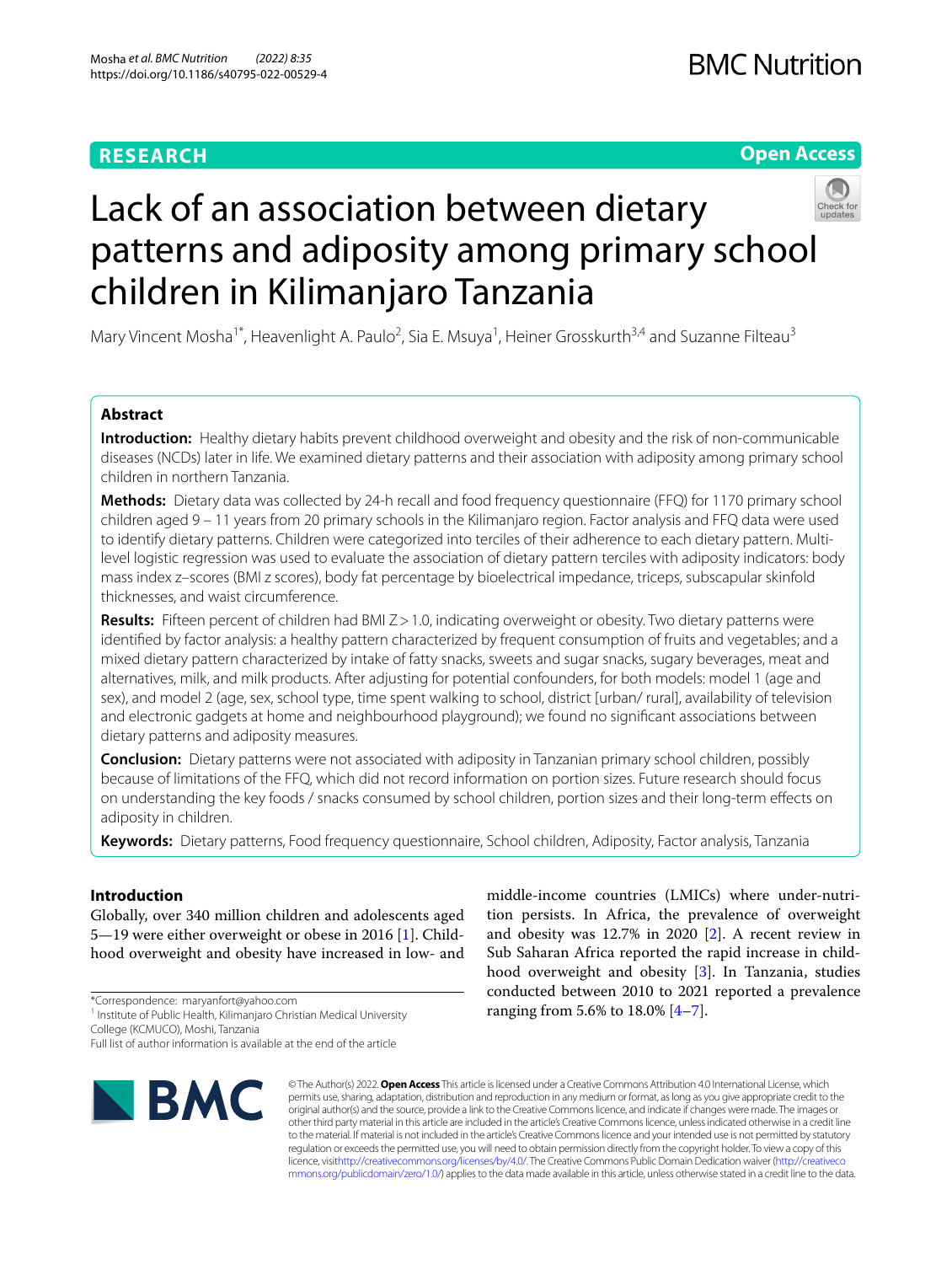Diet is an important modifable factor for preventing overweight and obesity [[8\]](#page-7-5). A healthy diet may prevent excess weight gain, excess body fat, and associated risks of premature death and disability from nutrition-related, non-communicable diseases, including cardiovascular diseases and diabetes [[9](#page-7-6), [10\]](#page-7-7). Obese children tend to remain obese adults, which increases the risk for many co-morbidities [[11](#page-8-0)]. Many LMICs are experiencing a nutrition transition due to globalization and urbanization. Availability of cheaper imported foods primarily in urban areas encourages families to change their dietary patterns from traditional boiled staple / local foods (e.g., cassava, plantain, and potatoes) to energy-dense, deepfried, refned foods, sugary snacks and beverages, and low consumption of fruits and vegetables [[12](#page-8-1), [13\]](#page-8-2). Children are surrounded by a complex food environment that promotes unhealthy foods that are energy-dense and lacking in nutrients. Parental preferences on food choices and other environmental factors might promote children's unhealthy or healthy eating habits [[14,](#page-8-3) [15](#page-8-4)]. In Tanzania, school children often access deep-fried snacks and processed foods, (e.g., fried cassava and potatoes, "mandazi" (Tanzanian doughnuts), and favoured ice pops from street vendors) [[16](#page-8-5)].

The relationship between overweight / obesity, adiposity and dietary behaviours in children has been established elsewhere [[17](#page-8-6)[–20](#page-8-7)]. One review in high-income countries showed that unhealthy dietary patterns might be associated with adiposity in children at diferent ages; the review concluded by encouraging decreased intake of high energy-dense foods and increased consumption of fruits and vegetables [\[20,](#page-8-7) [21](#page-8-8)].

There is limited information about dietary patterns and adiposity for children in LMICs. In Tanzania, few studies reported the prevalence while information on the dietary patterns and adiposity was insufficient. In this study, we modifed, using data from 24-h recall, a standardized food frequency questionnaire (FFQ) which was developed and successfully used in research on the International Study on Childhood Obesity, Lifestyle, and Environment (ISCOLE), to examine the association between diet, and adiposity [[22\]](#page-8-9). We examined dietary patterns among Tanzanian primary school children and their association with diferent measures of adiposity.

## **Methods**

## **Study setting**

From August to November 2019, we conducted a schoolbased cross-sectional study in 20 primary schools in the Kilimanjaro Region, Northern Tanzania. Kilimanjaro is one of the 31 administrative regions in Tanzania and comprises seven administrative districts. Two districts, Moshi urban and Moshi rural, were purposely selected to represent urban and rural settings. Moshi urban has 48 primary schools (35 government schools and 13 private schools) and 33,207 students. Moshi rural has 272 primary schools (252 government: 20 private) and 81,297 students.

## **Study population**

A multistage sampling technique was used to select the study participants. We randomly selected eight wards from each of the two districts. Primary schools from the selected wards were stratifed by type of schools (government or private). A simple random sampling was used to select 20 primary schools (10 from each district). Enrolment in government or private schools was regarded as a proxy indicator for lower or higher socio-economic status. We excluded children from boarding schools as they usually follow the same school menu. A list of all students aged 9 to 11 years from classes 4 to 6 was obtained from the school attendance registers. Study participants were randomly selected from each school according to probability proportional to the size of schools from the list. This age band was set based on the assumption that children aged nine or older can express themselves and fll in questionnaires with guidance. Nevertheless, we excluded 24 children who could not understand the questions and express themselves.

## **Sample size estimation**

Sample size estimations were based on the study's primary aim: to estimate the prevalence of overweight and obesity [[4\]](#page-7-3). A precision of  $\pm 2.5$ % and a design effect of 1.3 was assumed since we recruited participants from clusters (schools). The final sample size was 1170 primary school children.

## **Dietary intake assessment**

## *Pilot study: 24‑h dietary recall*

We frst conducted a pilot study to explore the food items usually consumed by children, using a 24-h dietary recall among 51 children (9 -11 years) randomly selected from four primary schools, two from each district (urban/ rural). A trained nutritionist asked children to recall their food and beverage intake in the previous 24 h. We followed the four-stage multipass technique to obtain information on detailed food items consumed in the past 24 h [[23\]](#page-8-10). Information on snacking habits, especially during recess time at school, lunchtime, on the way back home, and at friends' houses, were used to get specifc details for sugary drinks, snacks, and high-calorie low nutrition snacks. Food models were used to aid in portion size estimations  $[23]$  $[23]$ . We used the Tanzania food composition table (TFCT) [[24](#page-8-11)] to assign nutrient values and estimate diferent foods' energy and nutrient intake. For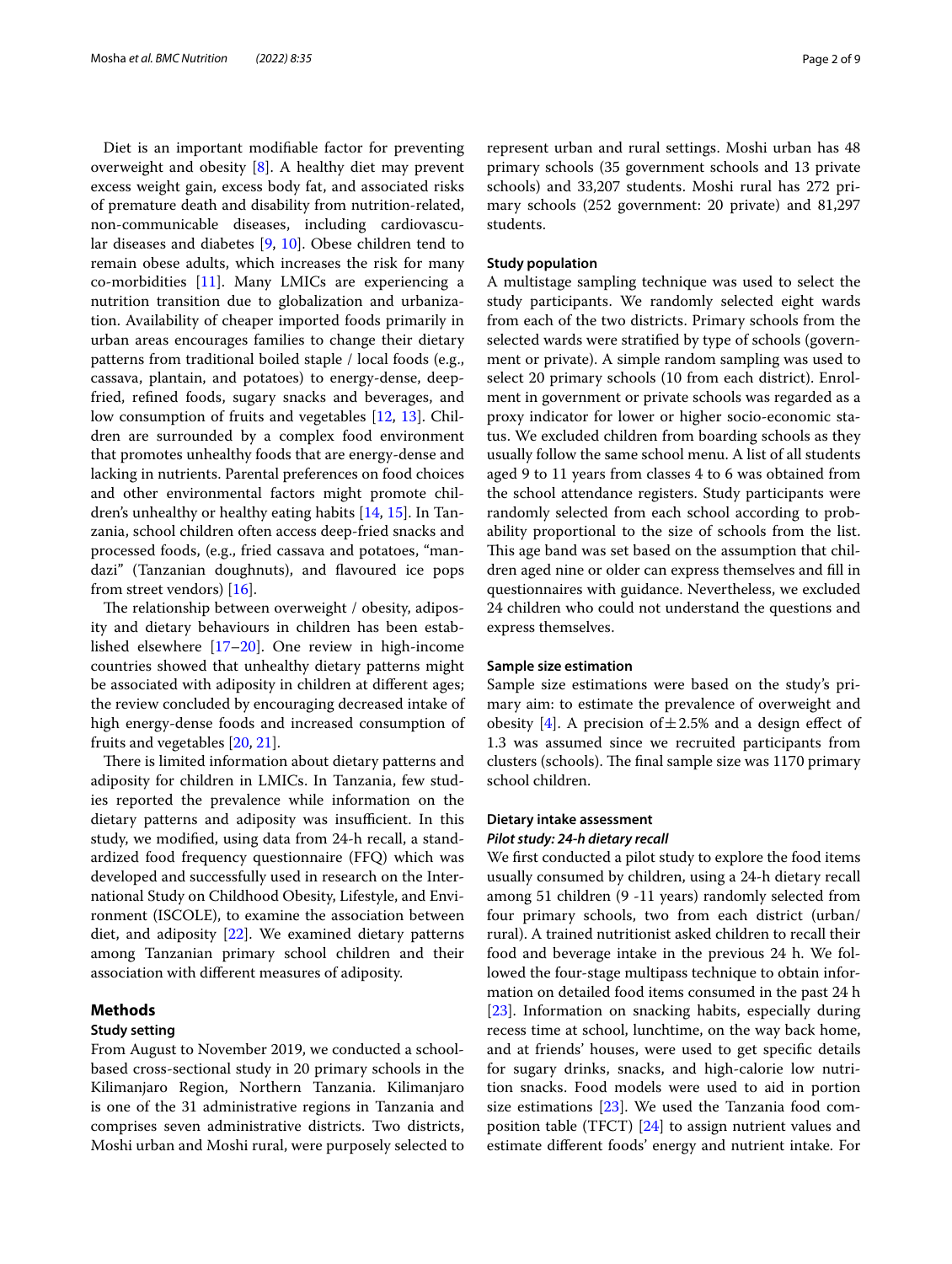industrially manufactured foods mentioned by children that were not on the TFCT (e.g., Pringles [dehydrated processed potato crisps], and sausages) we obtained the information from food labels where possible. Nutritional information for each food was computed per 100 g and then converted to the consumed amount based on selfreport. For children who could not estimate their portion size, the standardized portion sizes from TFCT were used to estimate their intake.

#### *Food frequency questionnaire*

For the main study of dietary intake, fndings from the 24-h recall were used to adapt and modify the ISCOLE FFQ [\[22\]](#page-8-9). This standard FFQ has been used elsewhere to explore the association between diet and obesity [[25–](#page-8-12) [27\]](#page-8-13). We removed some food items which did not apply to Tanzanian children (e.g., low-fat milk, cheese, energy drinks: "Redbull, guru", sports drinks "Powerade") and added local foods / snacks reported frequently by children, (e.g., samosas, chips, fried cassava, fried plantain, favoured ice pops (commonly made of tamarind, sugar and food colour), sweetened squeezed fruit juice, mandazi, milk and milk products (whole cow's milk and cultured milk)). Children were asked about their usual intake of diferent foods in a typical week. Scores were generated from the FFQ responses to obtain servings per day as follows: never  $=0$  servings / day; once per day  $=1$ serving per day; once or twice per week $=0.21$  servings per day; 3—6 times per week=0.64 servings per day; and  $2-3$  times a day / every day more than once=2.5 servings per day [\[28\]](#page-8-14). Trained research assistants guided children step by step on flling the FFQ to ensure they understood each food item, contents and answered them independently.

#### *Defning food groups and subgroups*

We used the information on local foods and snacks reported by children from the 24-h dietary recall to estimate the contribution of diferent foods to total fat, carbohydrates, and protein in the diet. Further, to create food categories, we aggregated the 15 food items from the FFQ into nine foods / food groups based on their nutrient composition and culinary uses (percentage contribution in the children's diet). For example, we grouped intake of chocolates, cakes, sweets, biscuits and doughnuts as sweets and sugars. The food groups / subgroups were used for identifying dietary patterns.

#### **Study outcomes**

Our study outcomes were fve adiposity measures: BMI z–scores, waist circumference, body fat percentage by bioelectrical impedance, triceps, subscapular skinfolds; and associations between dietary patterns and measurements of adiposity.

## **Adiposity measures**

Anthropometric measurements were performed in duplicate following the National Health and Nutrition Examination Survey (NHANES) standard procedures [[29\]](#page-8-15), using calibrated equipment. Before taking any measures, we asked children to remove shoes, socks, hair ornaments, items from pockets, jewellery, and clothing other than their regular school uniform. Two trained research assistants took independent anthropometry and adiposity measurements from each child, and the average between the two measurements was calculated. Routinely, we checked for standard operating procedures and assessed the technical error of measurement (TEM) [[30](#page-8-16)] to estimate the inter-observer measurements errors.

Height was measured to the nearest 0.1 cm using the TANITA height rod with children standing straight with the head in the Frankfurt plane. Weight and total body fat percentage were measured using bioelectric impedance analysis technology (BIA), TANITA model DC 430 MA. The BIA machine was set to deduct 0.5 kg (clothing weight) before measurements.

Waist circumference was measured to the nearest 0.1 cm using a non-elastic circumference tape. Children were asked to stand straight with the abdomen relaxed, arms at the sides, feet together and the measurement was taken from the narrowest girth. For obese children in whom we couldn't identify the measurement point, we asked them to bend to the side, and the measure was taken from the point where the trunk folds.

Triceps and subscapular skinfolds were measured by Harpenden precision thickness calliper to the nearest 0.1 mm, on the right arm  $[23]$  $[23]$ . Triceps skinfold was measured at the midpoint of the upper right arm's back. Subscapular skinfold was measured below and laterally to the shoulder blade's angle, with the shoulder and arm relaxed.

## **Statistical analysis**

Analysis was performed by STATA version 15.1 (Stata-Corp, College Station, TX, USA). Probability plots were used to assess the distribution of variables and to check for normality. Continuous variables were summarized using means and standard deviations for data which are normally distributed, and medians and interquartile ranges for skewed distributed data. For categorical variables, frequencies and proportions were reported. WHO Anthroplus (STATA SE) was used to determine the BMI z-scores based on age and sex; thinness<-2 SD, normal weight between -2SD and 1SD, overweight  $> +1$ and  $\lt +2SD$ , and obese  $\ge +2SD$ . We considered schools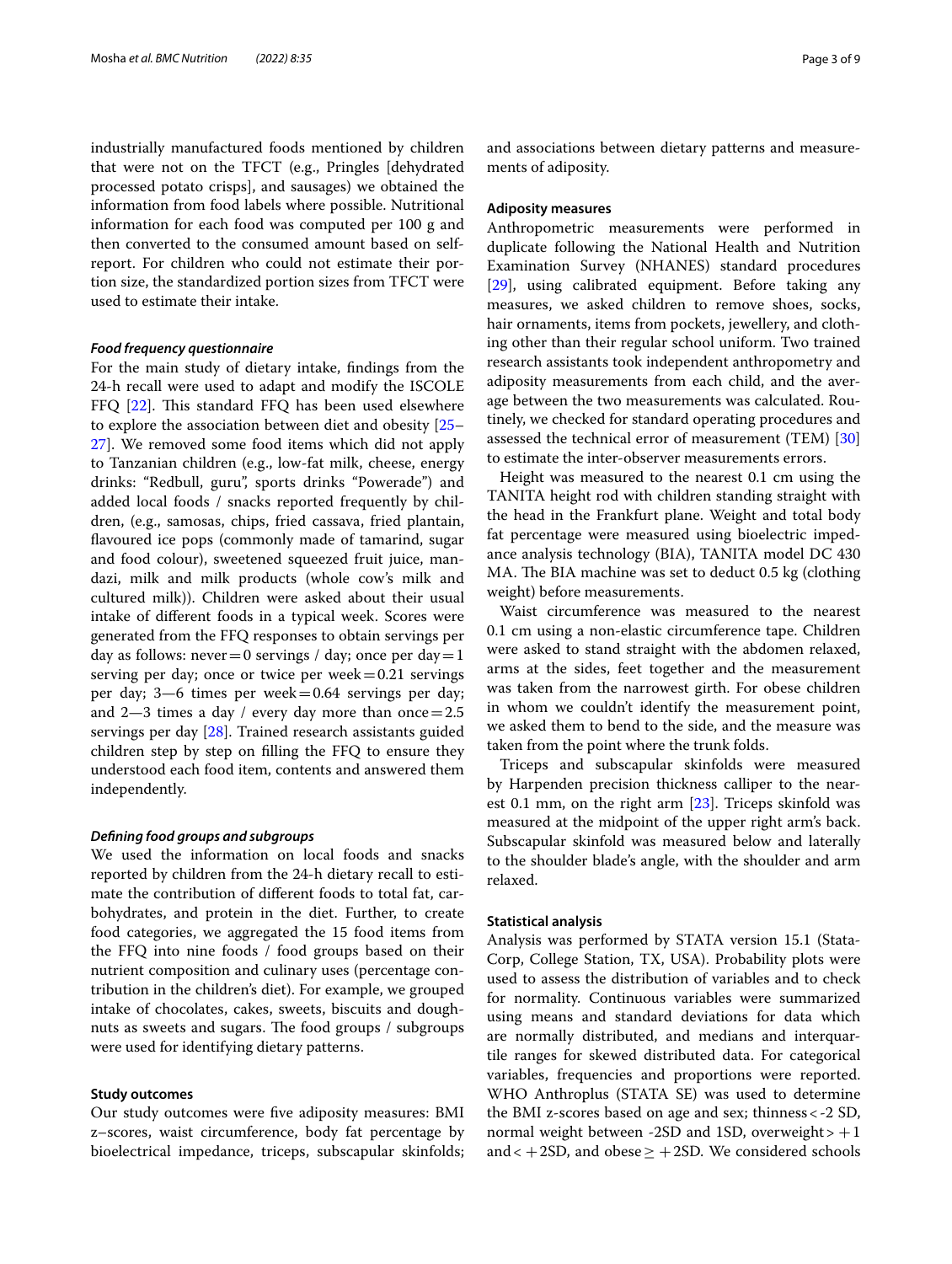as clusters since data were collected from diferent school settings.

Based on the scores generated from the FFQ, we performed factor analysis, a data-driven method to derive the dietary patterns. The factor was loaded and rotated using varimax rotation to simplify the interpretation of the factors. The correlation between foods / food groups was examined using a Kaiser Meyer Olkin (KMO)  $test = 0.83$ , indicating that the correlation among the variables was sufficiently strong for factor analysis. We used a scree plot to examine the distribution of factors and to select the factors to retain. We retained factors with the eigenvalues greater than 1; factor  $1=$  eigenvalue 2.53 and factor  $2$  = eigenvalue 1.01 [Fig. [1\]](#page-3-0).

Variables (food items / groups) with a factor loading of absolute ≥ 0.3 [[31](#page-8-17)], were retained and used for labelling dietary patterns. When food items loaded higher than 0.3 in more than one factor, the factor with the highest loading was considered for factor labelling. Children were categorized into terciles of low, medium, or high adherence to each dietary pattern. Further, Chi-square test, analysis of variance (ANOVA), and Kruskal Wallis test were performed to explore participants characteristics across terciles of dietary patterns.

Variables potentially associated with dietary patterns, were selected for adjustment based on a recent study on overweight/obesity conducted in Tanzanian primary schools [[4\]](#page-7-3). In model 1, we adjusted for age and sex. Model 2 adjusted for lifestyle factors: school type (private or government), time spent walking to school, district (rural or urban), availability of television and electronic gadgets at home, and neighbourhood playground.

Next, we examined the association between the identifed dietary pattern terciles and diferent adiposity measures using multilevel linear regression. The dependent variables were logarithmically transformed before linear regression analysis because of the non-normal distributions. All analyses were two-tailed, and the signifcance level was set at 5%.

## **Results**

Table [1](#page-4-0) describes the characteristics of study participants, anthropometry, and adiposity measures. About half of the children were girls, and the median BMI z-score was  $-0.58$  (25<sup>th</sup> and 75<sup>th</sup> percentiles:  $-1.3$ , 0.3). The prevalence of overweight, obesity and thinness were 9.0%, 6.0%, and 10.3%, respectively.

Table [2](#page-5-0) illustrates food groupings based on their nutrient composition and culinary uses, as observed in the 24-h dietary recall. Carbohydrates from staple foods, including mixed grain porridge, "makande" (a local dish made of maize and beans), rice and stewed bananas contributed 55% of the total energy in the diet. Simple sugar contributed 12% of the diet energy, and the sources were sodas, favoured ice pops, sweetened squeezed fruit juice, tea with sugar, and mandazi (a local deep-fried snack made of wheat and sugar). Flavoured ice pops were often reported consumed as a readily available snack within school premises. Fat contributed 16% of diet energy, and the primary sources of fats were beef, potato chips, mandazi and chapatis. Meat and alternatives reported were mostly from beef stew, fried fsh, and fried chicken.

Factor analysis produced two dietary patterns: a mixed dietary pattern characterized by intake of Tanzanian fatty

<span id="page-3-0"></span>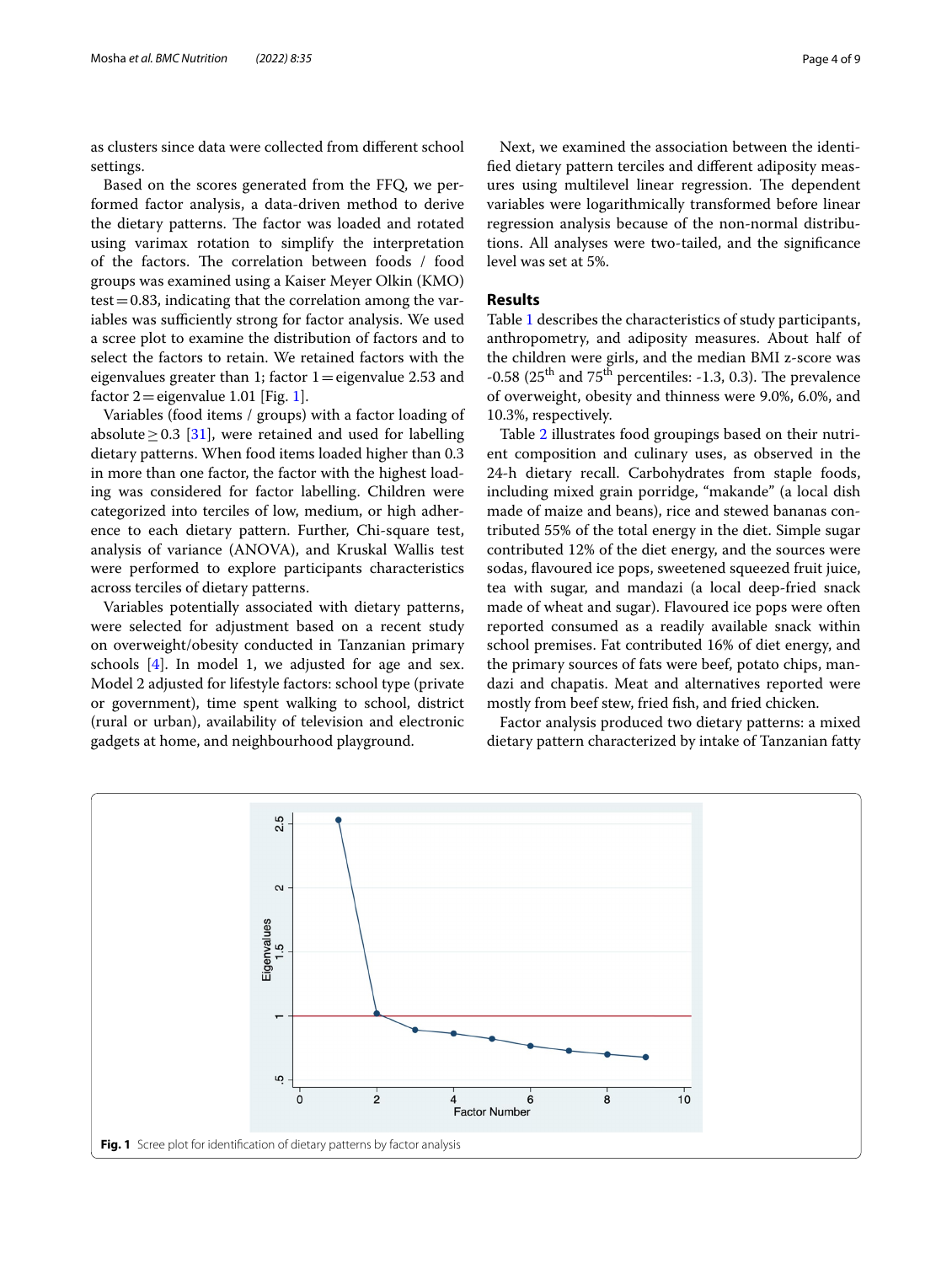<span id="page-4-0"></span>

| <b>Table 1</b> Characteristics of primary school children ( $N = 1170$ ) |
|--------------------------------------------------------------------------|
|--------------------------------------------------------------------------|

| Variable                                | n (%)                                                            |
|-----------------------------------------|------------------------------------------------------------------|
| Age (years)                             |                                                                  |
| 9                                       | 349 (29.8)                                                       |
| 10                                      | 397 (33.9)                                                       |
| 11                                      | 424 (36.2)                                                       |
| Sex                                     |                                                                  |
| Female                                  | 636 (54.3)                                                       |
| Area of residence                       |                                                                  |
| Moshi Rural                             | 601 (51.4)                                                       |
| Moshi Urban                             | 569 (48.6)                                                       |
| School ownership                        |                                                                  |
| Government                              | 589 (50.3)                                                       |
| Private                                 | 581 (49.7)                                                       |
| <b>Nutritional status</b>               |                                                                  |
| BMI z-score > 1 (overweight/obese)      | 176 (15.0)                                                       |
| BMI z-score < -2 (thinness)             | 121(10.3)                                                        |
| Anthropometry                           | Mean (SD)                                                        |
| Height (m)                              | 1.37(0.07)                                                       |
| Height for age z-score                  | $-0.22(1.04)$                                                    |
|                                         | Median (25 <sup>th</sup> ,<br>75 <sup>th</sup> percen-<br>tiles) |
| Body mass index (kg/m <sup>2</sup> )    | 15.6 (14.6,17.3)                                                 |
| Body mass index for age z-score         | $-0.58(-1.3, 0.37)$                                              |
| Body fat by bioelectrical impedance (%) | 14.9 (11.5, 20.0)                                                |
| Skinfold measurements (mm)              |                                                                  |
| Triceps                                 | 7.6(5.8,11.0)                                                    |
| Subscapular                             | 6.0(4.9, 8.2)                                                    |
| Waist circumference, cm                 | 57.1 (54.3, 61.0)                                                |

*SD* standard deviation

snacks, sweets and sugars snacks, sugary beverages, meat (beef) and alternatives (fried chicken and fried fsh), milk and milk products and a healthy pattern predominantly characterized by a high intake of fresh fruits and vegetables, and other foods. The mixed pattern explained 25% of the total variance in dietary intake, while the healthy pattern accounted for 15% of the total variance in dietary intake. Cumulatively, the two dietary patterns explained 40% of the total variance of the dietary intake. Factor loading for each food item is shown in Table [3](#page-5-1). Characteristics of the study participants and anthropometric measurements across the terciles of the two dietary patterns are shown in Additional fle [1.](#page-7-8)

Table [4](#page-6-0) illustrates the associations between dietary patterns and adiposity outcomes. After adjusting for potential confounders (factors previously associated with overweight and obesity) for both models, we found.

no associations between the extracted dietary patterns and adiposity measures. There was no association between BMI z – scores categories, normal weight, thinness, and overweight/ obesity, with dietary patterns terciles.

## **Discussion**

This study of primary school children aged  $9 - 11$  years identifed two major dietary patterns: a mixed pattern and a healthy pattern predominantly comprising fruits and vegetables. In this study, the prevalence of overweight and obesity was 15% (overweight 9%, obesity 6%). Since diet is not the only cause of adiposity, we controlled for other factors which might be associated with adiposity such as walking to school. We observed no signifcant associations between the extracted dietary patterns by factor analysis and any measure of adiposity.

From the literature, we expected an association between the intake of the mixed diet and adiposity. Although the mixed pattern in this study contained many unhealthy food items, including fatty snacks, which are linked to adiposity [[32\]](#page-8-18), the results did not show any associations. In contrast to these fndings, reviews in children and adolescents documented that unhealthy dietary patterns, such as adherence to obesogenic diets (e.g., fast foods, sugary snacks and sweetened beverages) may result in a signifcant weight gain and predispose young people to overweight and obesity [[20,](#page-8-7) [33](#page-8-19)]. Furthermore, other studies in children and adolescents that used factor analysis, reduced rank regression or cluster analysis to identify dietary patterns, reported a signifcant association between unhealthy dietary patterns and adiposity. In these studies, a westernized diet was described with frequent intake of sugary snacks and beverages, red meat, and fast foods [\[19](#page-8-20), [34](#page-8-21), [35\]](#page-8-22).

Consistently with our fndings, some other studies reported a lack of association between dietary patterns and adiposity. In these studies, healthy dietary pattern was characterized by frequent intake of fruits and vegetables while unhealthy pattern comprised of fast foods and sugary snacks. These studies elaborate that collapsing or grouping food items and deciding which foods could go for factor analysis was partly subjective and thus may have contributed to the lack of association [\[36,](#page-8-23) [37](#page-8-24)]. Another study pointed out that missing information on food portion sizes could have contributed to a lack of association [[38\]](#page-8-25).

A possible explanation of no association in this study could be explained by the nature of local Tanzanian snacks to which children are exposed. Local vendors within school premises usually sell local snacks such as fried cassava, chips, fried plantain, fried small fsh, samosas with the local salad ("kachumbari") and favoured ice pops ("lambalamba"). These foods may not reflect the fast foods commonly eaten in high-income countries, and portion sizes may be too small to lead to adiposity.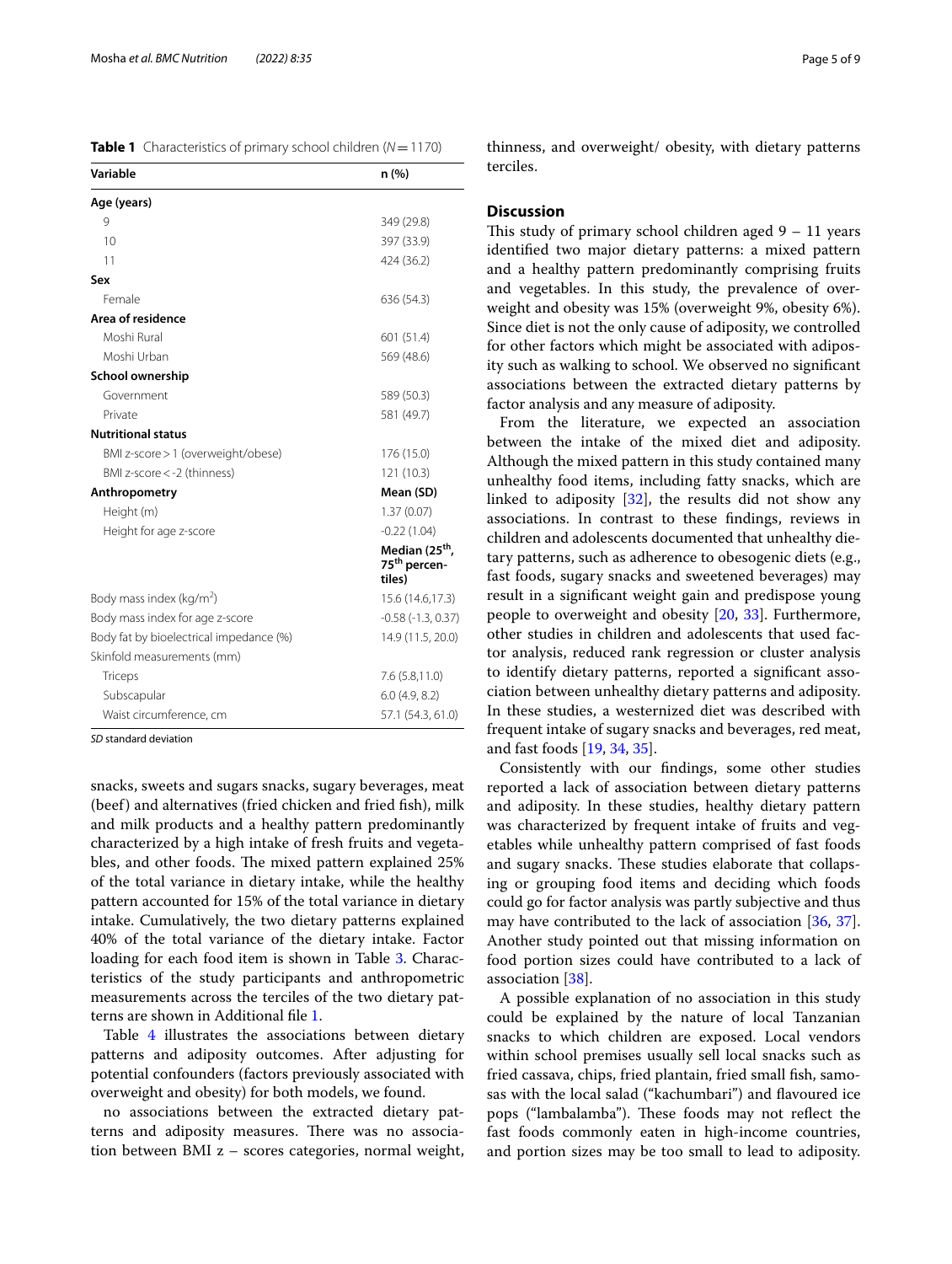| Foods from the food frequency questionnaire<br>adapted from ISCOLE and modified based on the<br>24-h dietary recall (15) | Foods merged from the food Food list<br>frequency questionnaire (9) |                                                                                                                                             |
|--------------------------------------------------------------------------------------------------------------------------|---------------------------------------------------------------------|---------------------------------------------------------------------------------------------------------------------------------------------|
| Fruits                                                                                                                   | fruits                                                              | watermelon, avocado, mangoes, oranges, and ripe<br>bananas                                                                                  |
| Vegetables                                                                                                               | vegetables                                                          | amaranthus, spinach, cabbage, Swiss chard and pumpkin<br>leaves, kachumbari (a salad made of onions and tomatoes)                           |
| Milk and milk products                                                                                                   | milk and milk products                                              | whole cow's milk added to tea/ coffee, yoghurt, and<br>cultured milk "mtindi" usually mixed with porridge                                   |
| Chocolate and sweets                                                                                                     | sweets and sugars                                                   | chocolates, cakes, biscuits, mandazi (a local deep-fried                                                                                    |
| Cakes and biscuits                                                                                                       |                                                                     | snack made of wheat and sugar), ice creams (industrial),                                                                                    |
| Doughnuts and mandazi                                                                                                    |                                                                     | flavoured ice pops "lambalamba"                                                                                                             |
| Flavoured ice pops                                                                                                       |                                                                     |                                                                                                                                             |
| Commercial ice creams                                                                                                    |                                                                     |                                                                                                                                             |
| Freshly squeezed juice                                                                                                   | sugary beverages                                                    | sodas, boxed sweetened fruit juice (commercially made),                                                                                     |
| Sweetened beverages                                                                                                      |                                                                     | e.g., cola and sweetened squeezed fruit juice                                                                                               |
| Local vendor street snacks                                                                                               | fatty snacks                                                        | chips, samosas (deep fried snack made of minced beef,                                                                                       |
| Restaurants fast foods                                                                                                   |                                                                     | onions, spices, and wheat flour), kachori (deep fried spicy<br>potato balls, eggs, and wheat flour)<br>fried bananas "plantain" and cassava |
| Beef                                                                                                                     | beef                                                                | beef                                                                                                                                        |
| Poultry                                                                                                                  | poultry                                                             | poultry                                                                                                                                     |
| <b>Fish</b>                                                                                                              | fish                                                                | fish                                                                                                                                        |

<span id="page-5-0"></span>**Table 2** Classification of foods / food groups based on 24-h recall used in dietary patterns with food frequency data

<span id="page-5-1"></span>**Table 3** Dietary patterns created by factor analysis loadings from the food frequency questionnaire of primary school children

| Variable               | <b>Factor 1</b><br>Mixed pattern | <b>Factor 2</b><br>Healthy / fruits<br>and vegetable<br>pattern |
|------------------------|----------------------------------|-----------------------------------------------------------------|
| Fruits                 |                                  | 0.7315                                                          |
| Vegetables             |                                  | 0.7211                                                          |
| Milk and milk products | 0.4599                           |                                                                 |
| <b>Beef</b>            | 0.5939                           |                                                                 |
| Chicken                | 0.6801                           |                                                                 |
| Fish                   | 0.5091                           |                                                                 |
| Sugary beverages       | 0.5624                           |                                                                 |
| Sweets and sugars      | 0.4600                           |                                                                 |
| Fatty snacks           | 0.6551                           |                                                                 |

Loadings based on the assigned scores from the food groups/ subgroups generated from the food frequency questionnaire; loadings with values greater or equal to 0.30 were considered and guided in the defnition of the patterns. Blanks represent food groups with loading values<0.3

Further, some healthy food items, including fish, milk, and milk products, were included in the mixed pattern by factor analysis, which could have reduced associations of the pattern with adiposity or other indicators of poor health.

The strengths and limitations of this study needs to be acknowledged. We used a relatively large representative

sample of school children, including a population of urban and rural primary school children, to describe the dietary patterns and their association with diferent adiposity measures. The use of factor analysis to study the clustered dietary behaviours and not focusing on a single food item or nutrient gives a broader picture of which foods are routinely consumed by Tanzanian school children. Further, we collected a wide range of adiposity measurements to understand their association with dietary patterns. However, the information on dietary intake was obtained through FFQ. Unfortunately, more robust quantitative methods, such as several days of a food recall or weighed food intakes, were not feasible in this study. Children needed to recall and report their food intake in a typical week which might not represent a long-term dietary habit. Thus, we cannot exclude the possibility that recall bias or lack of representativeness of the data may have afected our results. Also, our FFQ was qualitative, and therefore, we couldn't explore portion sizes to estimate the energy intake, which could afect adiposity. Factor analysis is a data-driven approach used to identify dietary patterns existing in a particular population. However, the identifcation of dietary patterns is based on arbitrary decisions about naming or combining foods, which is subjective. Other types of dietary pattern analysis include cluster analysis and reduced rank regression, which are essential in examining the efects of the overall diet with diseases [[39\]](#page-8-26). However, due to potential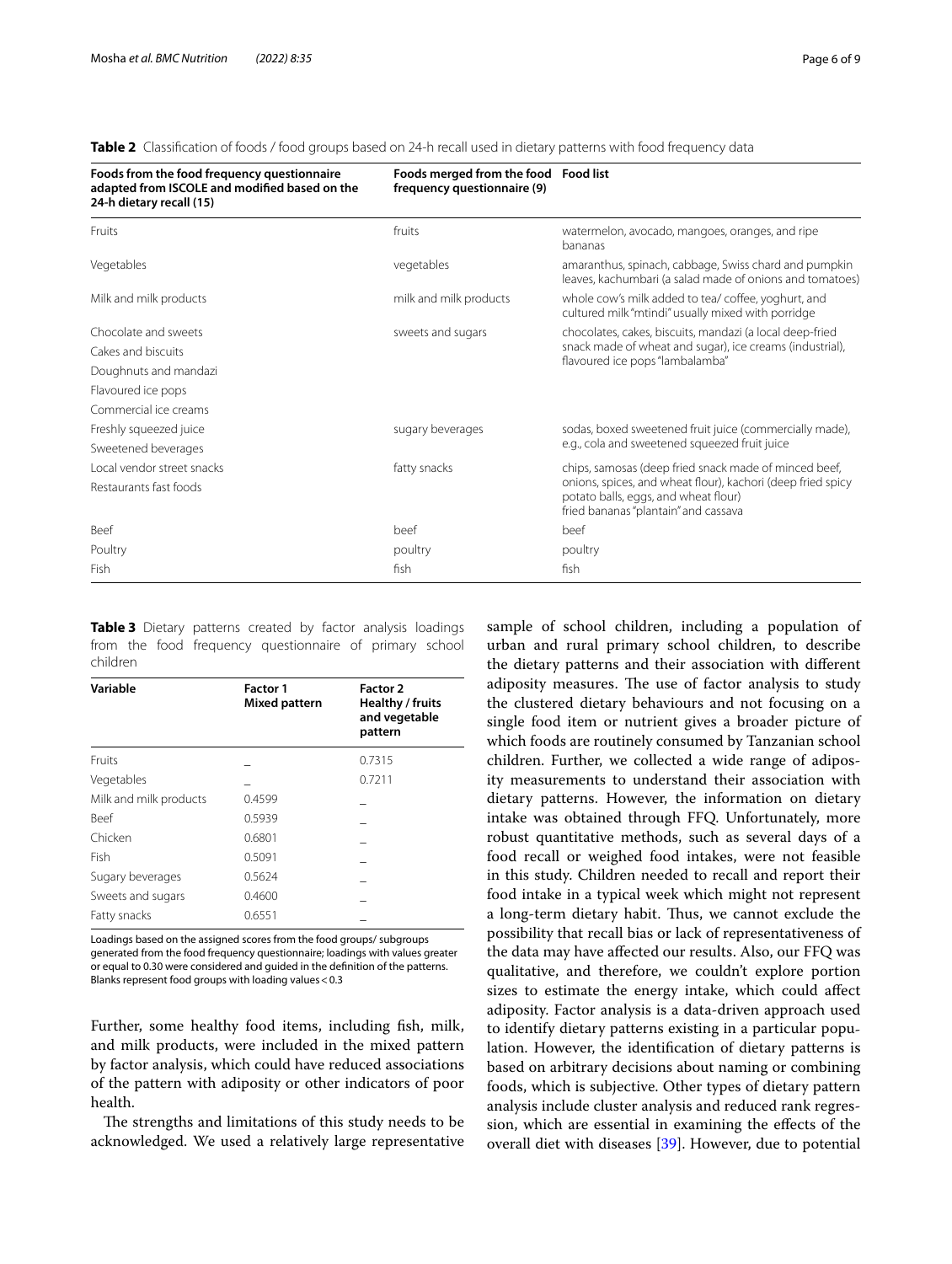| II                                         |
|--------------------------------------------|
|                                            |
|                                            |
|                                            |
|                                            |
|                                            |
| י<br>ו                                     |
|                                            |
|                                            |
| くく                                         |
|                                            |
|                                            |
|                                            |
|                                            |
|                                            |
|                                            |
|                                            |
| こりりょく                                      |
|                                            |
| $\vdots$                                   |
|                                            |
| うりつ てとら りとう サイトりと ここり                      |
| j                                          |
|                                            |
|                                            |
| .<br>!                                     |
|                                            |
|                                            |
| .<br>.<br>.<br>.                           |
|                                            |
|                                            |
|                                            |
| $\overline{ }$                             |
|                                            |
| ;                                          |
|                                            |
|                                            |
|                                            |
|                                            |
|                                            |
| こりりー<br>1                                  |
|                                            |
|                                            |
| きろく りょうこうこう りょう りょう サーキン<br>こうりょう          |
|                                            |
|                                            |
|                                            |
| $\begin{array}{c} \frac{1}{2} \end{array}$ |
|                                            |
| :<br>DN                                    |
|                                            |
|                                            |
| ١                                          |
|                                            |
|                                            |
|                                            |
| $e$ 4 $\sim$                               |
|                                            |
|                                            |
|                                            |

|                                |                                |                  |                                |                    | en dietary patterns and each adiposity ( $N = 1170$ ) |                    |                                                                                                                                                                          |                    |                                            |                  |
|--------------------------------|--------------------------------|------------------|--------------------------------|--------------------|-------------------------------------------------------|--------------------|--------------------------------------------------------------------------------------------------------------------------------------------------------------------------|--------------------|--------------------------------------------|------------------|
| Variables                      | Coef* (95% Cl)<br>BMI z-scores | P-value          | Coef* (95% Cl)<br>Body fat (%) | P-value            | Coef*(95% CI)<br>Triceps (mm)                         | P-value            | Subscapular (mm)<br>Coef*(95% Cl)                                                                                                                                        | P-value            | Waist circumference (cm)<br>Coef* (95% Cl) | P-value          |
| Model 1ª                       |                                |                  |                                |                    |                                                       |                    |                                                                                                                                                                          |                    |                                            |                  |
| <b>Mixed pattern</b>           |                                |                  |                                |                    |                                                       |                    |                                                                                                                                                                          |                    |                                            |                  |
| $Low^{\ddagger}$               | 00.1                           |                  | 0.00                           |                    | 00.1                                                  |                    | 00.1                                                                                                                                                                     |                    | 00.1                                       |                  |
| Medium <sup>#</sup>            | 1.09 (0.81, 1.46)              | 0.6              | 0.96 (0.90, 1.02)              | 0.2                | 0.94 (0.88,1.00)                                      | $\overline{c}$     | 0.97 (0.91, 1.03)                                                                                                                                                        | $\frac{3}{2}$      | 1.00 (0.98, 1.02)                          | $\overline{0}$ . |
| tigh <sup>#</sup>              | 1.08(0.80, 1.46)               | 0.6              | 0.96 (0.90, 1.02)              | 0.2                | 0.95 (0.89, 1.01)                                     | $\overline{\circ}$ | 0.94(0.88, 1.01)                                                                                                                                                         | ੋ                  | 0.99 (0.98,1.01)                           | 0.4              |
| Healthy pattern                |                                |                  |                                |                    |                                                       |                    |                                                                                                                                                                          |                    |                                            |                  |
| $\leq$                         | 001                            |                  | 0.00                           |                    | 001                                                   |                    | 00.1                                                                                                                                                                     |                    | $\overline{0}$                             |                  |
| Medium                         | 0.97(0.71, 1.32)               | 0.9              | 0.98(0.92, 1.04)               | 0.5                | 0.97 (0.91, 1.03)                                     | $\frac{3}{2}$      | 0.99(0.93, 1.06)                                                                                                                                                         | 0.8                | 1.00 (0.99, 1.02)                          | $\overline{0}$   |
| High                           | 0.85(0.63, 1.15)               | $0.\overline{3}$ | 1.00 (0.94,1.07)               | 0.9                | 0.99(0.93, 1.06)                                      | $\frac{8}{2}$      | 1.02 (0.96,1.09)                                                                                                                                                         | 0.6                | 1.00(0.98, 1.02)                           | 0.8              |
| Model 2 <sup>b</sup>           |                                |                  |                                |                    |                                                       |                    |                                                                                                                                                                          |                    |                                            |                  |
| <b>Mixed pattern</b>           |                                |                  |                                |                    |                                                       |                    |                                                                                                                                                                          |                    |                                            |                  |
| Low                            | $\frac{8}{1}$                  |                  | 00.1                           |                    | 001                                                   |                    | 00.1                                                                                                                                                                     |                    | 00.1                                       |                  |
| Medium                         | 1.05 (0.79,1.39)               | 0.8              | 0.95 (0.90, 1.01)              | $\overline{\circ}$ | 0.94 (0.89,1.01)                                      | $\overline{\circ}$ | 0.97 (0.91, 1.03)                                                                                                                                                        | 0.3                | 1.00 (0.98, 1.02)                          | $\supseteq$      |
| High                           | 1.09 (0.81, 1.46)              | 0.6              | 0.95 (0.90, 1.01)              | $\overline{C}$     | 0.95 (0.90, 1.02)                                     | $\overline{O}$     | 0.95 (0.89, 1.01)                                                                                                                                                        | $\overline{\circ}$ | 0.99 (0.98, 1.01)                          | 0.4              |
| Healthy pattern                |                                |                  |                                |                    |                                                       |                    |                                                                                                                                                                          |                    |                                            |                  |
| $_{\text{Low}}$                | $\frac{100}{100}$              |                  | 0.00                           |                    | 1.00                                                  |                    | 0.01                                                                                                                                                                     |                    | 0.00                                       |                  |
| Medium                         | 0.93(0.69, 1.27)               | $\overline{0}$ . | 0.98 (0.92,1.04)               | 0.5                | 0.97 (0.91, 1.03)                                     | $\frac{3}{2}$      | 0.99 (0.93, 1.06)                                                                                                                                                        | 0.8                | 1.00 (0.99,1.02)                           | 0.6              |
| High                           | 0.83(0.62, 1.11)               | 0.2              | 1.00 (0.94, 1.07)              | $\overline{1}$ .   | 0.99 (0.93,1.06)                                      | $\frac{8}{2}$      | 1.02 (0.95, 1.09)                                                                                                                                                        | 0.6                | 1.00 (0.98,1.01)                           | $\overline{0}$   |
| BMI Body mass index            |                                |                  |                                |                    |                                                       |                    |                                                                                                                                                                          |                    |                                            |                  |
| $Coef = coefficient$           |                                |                  |                                |                    |                                                       |                    |                                                                                                                                                                          |                    |                                            |                  |
| Model adjusted for age and sex |                                |                  |                                |                    |                                                       |                    |                                                                                                                                                                          |                    |                                            |                  |
|                                |                                |                  |                                |                    |                                                       |                    | Model adjusted for age, sex, school type, time spent walking to school, district, availability of television and electronic gadgets at home and neighbourhood playground |                    |                                            |                  |
| Terciles                       |                                |                  |                                |                    |                                                       |                    |                                                                                                                                                                          |                    |                                            |                  |

<span id="page-6-0"></span>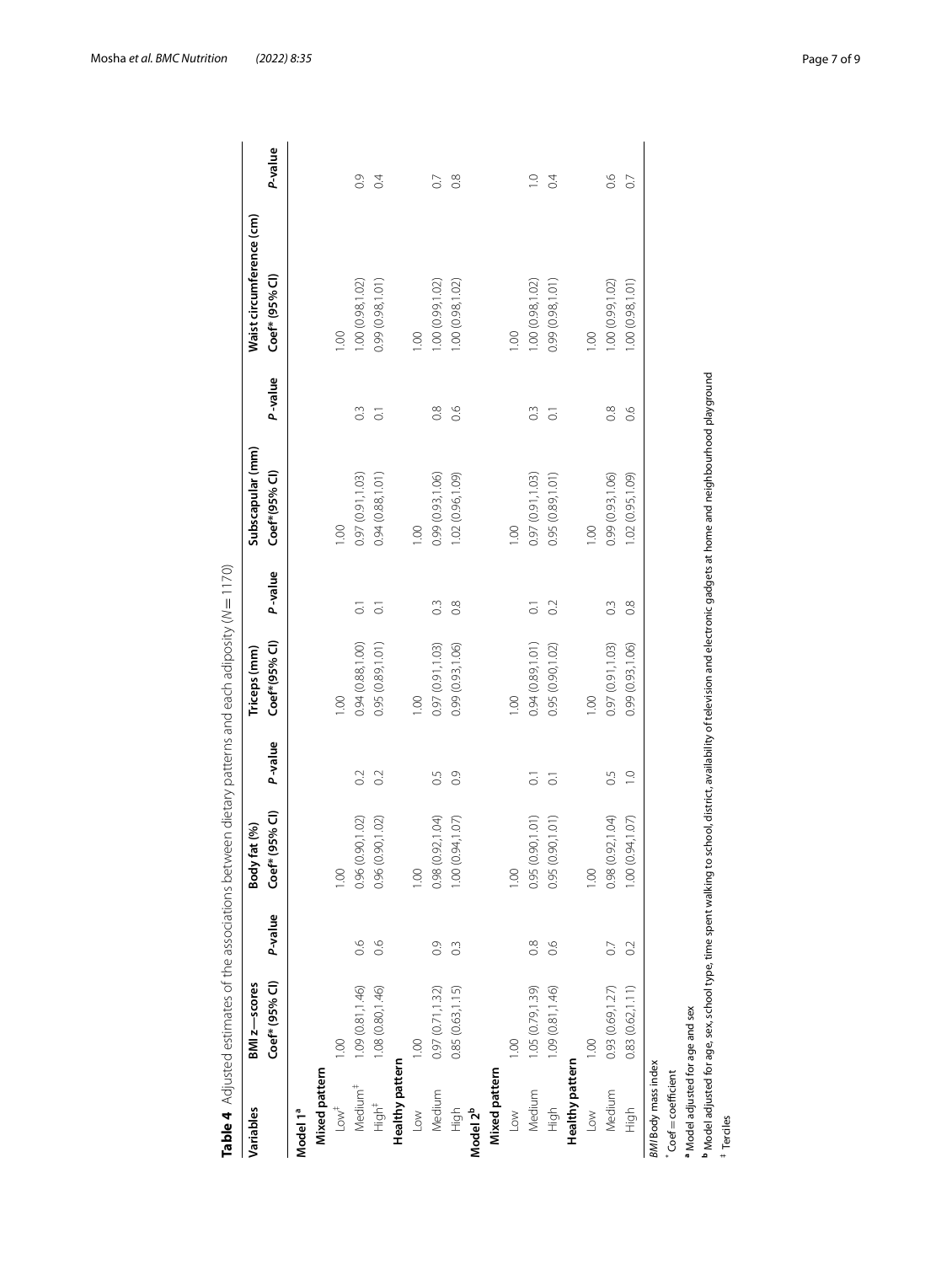diferences in nutrients among dietary patterns, and interactions with lifestyle characteristics, factor analysis may not necessarily explain the biological relationship between dietary patterns and specifc health outcomes [[39–](#page-8-26)[41](#page-8-27)]. Finally, the study's cross-sectional nature means we cannot infer causality and understand the contribution of dietary habits to the development of adiposity.

## **Conclusion**

We identifed two dietary patterns for children in primary schools: mixed and healthy (fruits and vegetables). Dietary patterns were not associated with adiposity in Tanzanian primary school children, possibly because of the limitations of the FFQ, which did not record information on portion sizes. Future research should focus on understanding the essential foods / snacks consumed by school children, portion sizes and the long-term efects on adiposity in children.

#### **Abbreviations**

FFQ: Food frequency questionnaire; BMI: Body mass index; WHO: World Health Organization; TEM: Technical Error of Measurement; ISCOLE: International Study on Childhood Obesity, Lifestyle and Environment; TFCT: Tanzania Food Composition Table; NHANES: National Health and Nutrition Examination Survey; KMO: Kaiser Meyer Olkin.

## **Supplementary Information**

The online version contains supplementary material available at [https://doi.](https://doi.org/10.1186/s40795-022-00529-4) [org/10.1186/s40795-022-00529-4](https://doi.org/10.1186/s40795-022-00529-4).

<span id="page-7-8"></span>**Additional fle 1.**

**Additional fle 2**.

#### **Acknowledgements**

We acknowledge the effort of the research team, study participants, teachers, and parents to allow their children to be enrolled in this study. Our appreciation to Innocent Mboya for dedicating time for statistical advice.

#### **Author' contributions**

M.V.M, S.E.M, S.F and H.G were involved in designing the study and project administration. S.E.M, S.F and H.G supervised the study. M.V.M was involved in data collection, investigation, and resources management. M.V.M and H.A.P performed the formal analysis, data validation and visualization. M.V.M wrote the frst draft of the manuscript. All authors participated in the review, editing and approved the version submitted for publication.

#### **Funding**

This work was supported through the DELTAS Africa Initiative grant # DEL-15–011 to THRiVE-2. The DELTAS Africa Initiative is an independent funding scheme of the African Academy of Sciences (AAS)'s Alliance for Accelerating Excellence in Science in Africa (AESA) and supported by the New Partnership for Africa's Development Planning and Coordinating Agency (NEPAD Agency) with funding from the Wellcome Trust grant # 107742/Z/15/Z and the UK government. The views expressed in this publication are those of the author(s) and not necessarily those of AAS, NEPAD Agency, Wellcome Trust or the UK government.

#### **Availability of data and materials**

All data generated and analyzed during this study are included in this article as an additional fle.

#### **Declarations**

#### **Ethical approval and consent to participate**

This research was performed in accordance with the Declaration of Helsinki and approved by the National Institute for Medical Research with the certifcate number IX/2735 and the Kilimanjaro Christian Medical University College Ethics Committee, certifcate number 2225. Permission to visit primary schools was granted by the regional medical officer, districts education officers, and school authorities. The research team sent children home with the information sheets for parents to review and provide permission to enrol their children. We encountered difficulties as some parents provided verbal consent and didn't return the forms. We consulted the ethics committee and they waived parental consent, as the study did not involve invasive procedures. The ethics committee granted permission for headteachers to consent for children. Therefore, headteachers provided informed consent and children were asked for a written assent prior to data collection.

#### **Consent for publication**

Not applicable.

#### **Competing interests**

The authors declare no competing interests.

#### **Author details**

<sup>1</sup> Institute of Public Health, Kilimanjaro Christian Medical University College (KCMUCO), Moshi, Tanzania. <sup>2</sup> Department of Epidemiology and Biostatistics, Muhimbili University of Health and Allied Sciences, Dar es Salaam, Tanzania. 3 London School of Hygiene and Tropical Medicine (LSHTM), London, UK. <sup>4</sup> Mwanza Intervention Trials Unit (MITU), National Institute for Medical Research, Mwanza, Tanzania.

#### Received: 7 October 2021 Accepted: 13 April 2022 Published online: 21 April 2022

#### **References**

- <span id="page-7-0"></span>World Health Organisation W: <WHO obesity report\_2016.pdf>. 2016. [https://www.who.int/news-room/fact-sheets/detail/obesity-and-overw](https://www.who.int/news-room/fact-sheets/detail/obesity-and-overweight) [eight](https://www.who.int/news-room/fact-sheets/detail/obesity-and-overweight).
- <span id="page-7-1"></span>2. De Onis M, Blössner M, Borghi E. Global prevalence and trends of overweight and obesity among preschool children. Am J Clin Nutr. 2010;92:1257–64.
- <span id="page-7-2"></span>3. Danquah FI, Ansu-Mensah M, Bawontuo V, Yeboah M, Kuupiel D. Prevalence, incidence, and trends of childhood overweight/obesity in Sub-Saharan Africa: a systematic scoping review. Arch Public Health. 2020;78:1–20.
- <span id="page-7-3"></span>4. Mosha MV, Msuya SE, Kasagama E, Ayieko P, Todd J, Filteau S. Prevalence and correlates of overweight and obesity among primary school children in Kilimanjaro. Tanzania PLOS ONE. 2021;16:e0249595.
- 5. Chomba H, Martin HD, Kimywe J. Prevalence and Predictors of Obesity among 7- to 17-Year-Old Schoolchildren in Urban Arusha. Tanzania J Nutr Metab. 2019;2019:3106597.
- 6. Mosha TC, Fungo S. Prevalence of overweight and obesity among children aged 6–12 years in Dodoma and Kinondoni municipalities. Tanzania Tanzan J Health Res. 2010;12:6–16.
- <span id="page-7-4"></span>7. Pangani IN, Kiplamai FK, Kamau JW, Onywera VO. Prevalence of overweight and obesity among primary school children aged 8–13 Years in Dar es Salaam city, Tanzania. Adv Prev Med. 2016;2016:1345017.
- <span id="page-7-5"></span>8. Arouca A, Moreno LA, Gonzalez-Gil EM, Marcos A, Widhalm K, Molnár D, Manios Y, Gottrand F, Kafatos A, Kersting M, et al. Diet as moderator in the association of adiposity with infammatory biomarkers among adolescents in the HELENA study. Eur J Nutr. 2019;58:1947–60.
- <span id="page-7-6"></span>9. Fernández-Alvira JM, Bammann K, Eiben G, Hebestreit A, Kourides YA, Kovacs E, Michels N, Pala V, Reisch L, Russo P, et al. Prospective associations between dietary patterns and body composition changes in European children: the IDEFICS study. Public Health Nutr. 2017;20:3257–65.
- <span id="page-7-7"></span>10. Organization WH. Healthy diet. World Health Organization. Regional Office for the Eastern Mediterranean; 2019. [https://apps.who.int/iris/bitst](https://apps.who.int/iris/bitstream/handle/10665/325828/EMROPUB_2019_en_23536.pdf?sequence=1&isAllowed=y)